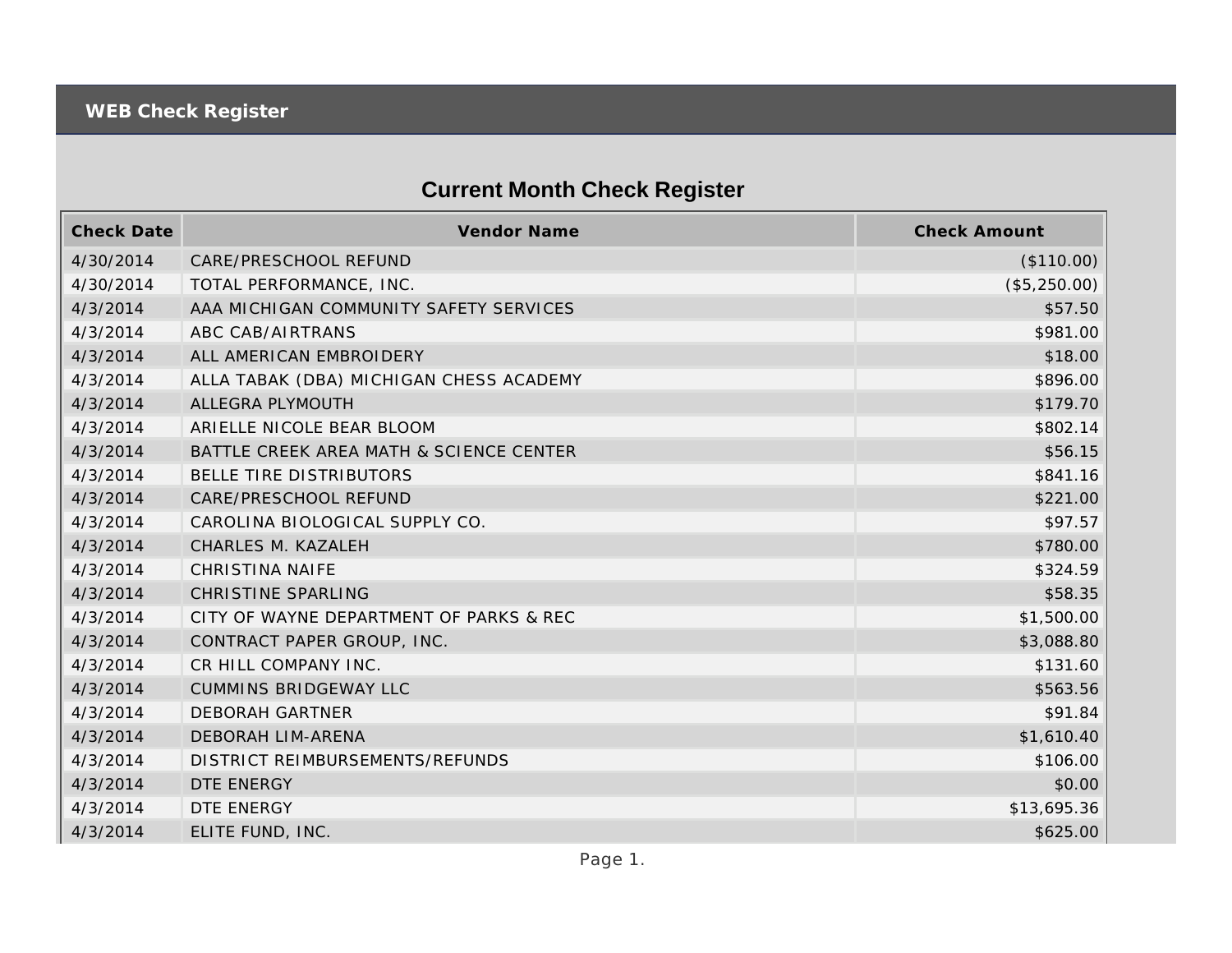| <b>Check Date</b> | Vendor Name                                                           | <b>Check Amount</b> |
|-------------------|-----------------------------------------------------------------------|---------------------|
| 4/3/2014          | <b>ERIN BOEDEKER</b>                                                  | \$15.29             |
| 4/3/2014          | FEDEX ACCT ***378 or ACCT ***353                                      | \$32.18             |
| 4/3/2014          | FIRST INVESTORS - FBO JOANN Y. CLEMENTS ATTN: VICKI FILIPIAK          | \$15,000.00         |
| 4/3/2014          | <b>FUMIKO CHIRDON</b>                                                 | \$40.00             |
| 4/3/2014          | <b>GARETT FARLEY</b>                                                  | \$2,500.00          |
| 4/3/2014          | GENESEE INTERMEDIATE SCHOOL DISTRICT                                  | \$75.00             |
| 4/3/2014          | HANTZ BANK FBO DONNA TINBERG                                          | \$15,000.00         |
| 4/3/2014          | HIGH SCHOOL REIMBURSEMENTS/REFUNDS                                    | \$20.86             |
| 4/3/2014          | HIGH SCHOOL REIMBURSEMENTS/REFUNDS                                    | \$1,705.00          |
| 4/3/2014          | HIGH SCHOOL REIMBURSEMENTS/REFUNDS                                    | \$100.00            |
| 4/3/2014          | HIGH SCHOOL REIMBURSEMENTS/REFUNDS                                    | \$148.96            |
| 4/3/2014          | HOWELL HIGH SCHOOL                                                    | \$150.00            |
| 4/3/2014          | HR STAFFING TEAM LLC dba ENTECH STAFFING SOL./ENTECH MEDICAL STAFFING | \$1,980.00          |
| 4/3/2014          | THE ITALIAN AMERICAN BANQUET CENTER OF LIVONIA                        | \$337.50            |
| 4/3/2014          | <b>JENNIFER COLBY</b>                                                 | \$97.89             |
| 4/3/2014          | JILL W. OSTRAFF                                                       | \$118.13            |
| 4/3/2014          | <b>JS FRY CONSULTING</b>                                              | \$6,773.76          |
| 4/3/2014          | <b>JULIE BEDFORD</b>                                                  | \$208.77            |
| 4/3/2014          | <b>JULIE BENNETT</b>                                                  | \$250.00            |
| 4/3/2014          | <b>KAITLIN GRAY</b>                                                   | \$700.00            |
| 4/3/2014          | LIVE SAFE ACADEMY                                                     | \$90.00             |
| 4/3/2014          | MARC DOIRON                                                           | \$160.00            |
| 4/3/2014          | <b>MARCI ABEL</b>                                                     | \$110.00            |
| 4/3/2014          | MATHESON TRI-GAS, INC.                                                | \$454.16            |
| 4/3/2014          | MEDCO SUPPLY INC.                                                     | \$52.56             |
| 4/3/2014          | MERRILL LYNCH FOR THE BENEFIT OF MARIE PIPER ATTN: JOHN BOUKAMP       | \$0.00              |
| 4/3/2014          | MICHAEL ROSKAMP ARTISTIC ATTITUDES                                    | \$85.00             |
| 4/3/2014          | MICHELE FERGUSON                                                      | \$116.11            |
| 4/3/2014          | MICHIGAN NEGOTIATORS ASSOC.                                           | \$375.00            |
| 4/3/2014          | MICHIGAN SCHOOL VOCAL MUSIC ASSOC.                                    | \$320.00            |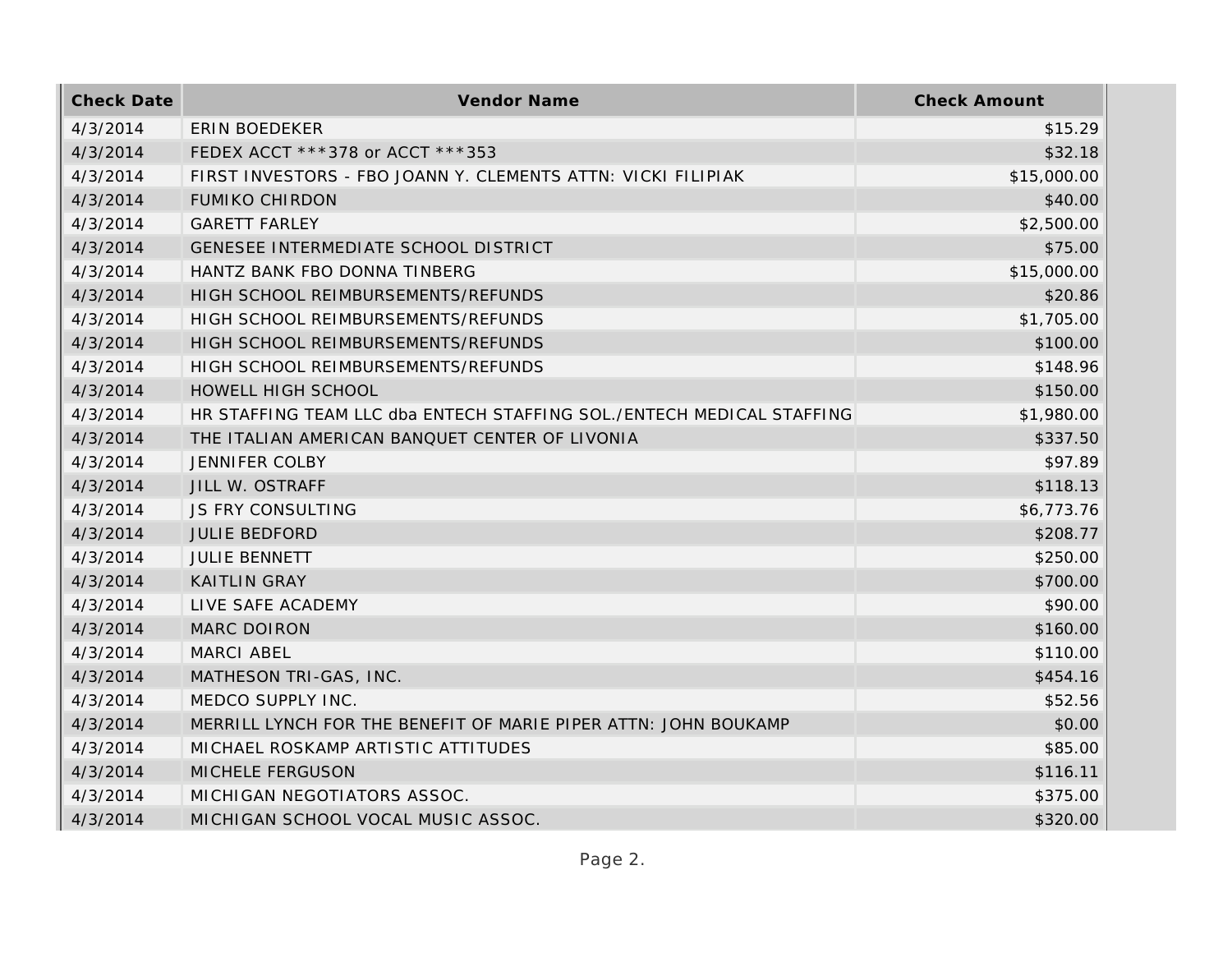| <b>Check Date</b> | Vendor Name                                           | <b>Check Amount</b> |
|-------------------|-------------------------------------------------------|---------------------|
| 4/3/2014          | MICHIGAN SPEECH COACHES, INC.                         | \$686.00            |
| 4/3/2014          | NEFF MOTIVATION, INC                                  | \$198.84            |
| 4/3/2014          | NORIKO ROSEN                                          | \$15.57             |
| 4/3/2014          | NOVI EDUCATIONAL FOUNDATION                           | \$500.00            |
| 4/3/2014          | NOVI HIGH SCHOOL ATHLETIC BOOSTERS                    | \$100.00            |
| 4/3/2014          | OAKLAND COUNTY TREASURER                              | \$44,251.26         |
| 4/3/2014          | OAKLAND SCHOOLS                                       | \$120.00            |
| 4/3/2014          | OPPENHEIMER & CO. INC. CUSTODIAN FBO JUDY A. PAHL IRA | \$15,000.00         |
| 4/3/2014          | RELIABLE DELIVERY LOGISTICS, INC.                     | \$1,775.00          |
| 4/3/2014          | <b>SCHOLASTIC BOOK FAIRS</b>                          | \$10,454.69         |
| 4/3/2014          | SHEILA EBEL                                           | \$49.94             |
| 4/3/2014          | SHEILA SOVEL                                          | \$89.81             |
| 4/3/2014          | SOUND ENGINEERING, INC.                               | \$231.00            |
| 4/3/2014          | STAPLES ADVANTAGE                                     | \$80.76             |
| 4/3/2014          | <b>STEVE MATTHEWS</b>                                 | \$221.82            |
| 4/3/2014          | SZECHUAN EMPIRE NORTH, INC.                           | \$76.00             |
| 4/3/2014          | THREADWORKS, LTD                                      | \$560.00            |
| 4/3/2014          | THRUN LAW FIRM, P.C.                                  | \$6,093.00          |
| 4/3/2014          | <b>TODD BEYER</b>                                     | \$192.00            |
| 4/3/2014          | VILLAGE OAKS REIMB/REFUND                             | \$107.43            |
| 4/3/2014          | VILLAGE OAKS REIMB/REFUND                             | \$44.34             |
| 4/3/2014          | WAGEWORKS, INC                                        | \$906.40            |
| 4/3/2014          | WHITMORE LAKE HIGH SCHOOL                             | \$250.00            |
| 4/4/2014          | DONYA PIZZA NOVI LLC, DBA COTTAGE INN PIZZA           | \$1,854.00          |
| 4/4/2014          | EVER KOLD REFRIGERATION                               | \$610.00            |
| 4/4/2014          | FOOD SERVICE REFUND/REIMB.                            | \$95.90             |
| 4/4/2014          | <b>KIM'S GARDENS</b>                                  | \$3,262.50          |
| 4/4/2014          | LIVONIA ITALIAN BAKERY                                | \$441.00            |
| 4/4/2014          | MR. GAS, INC.                                         | \$1,167.70          |
| 4/4/2014          | NOVI TOWN PIZZA LLC                                   | \$1,167.25          |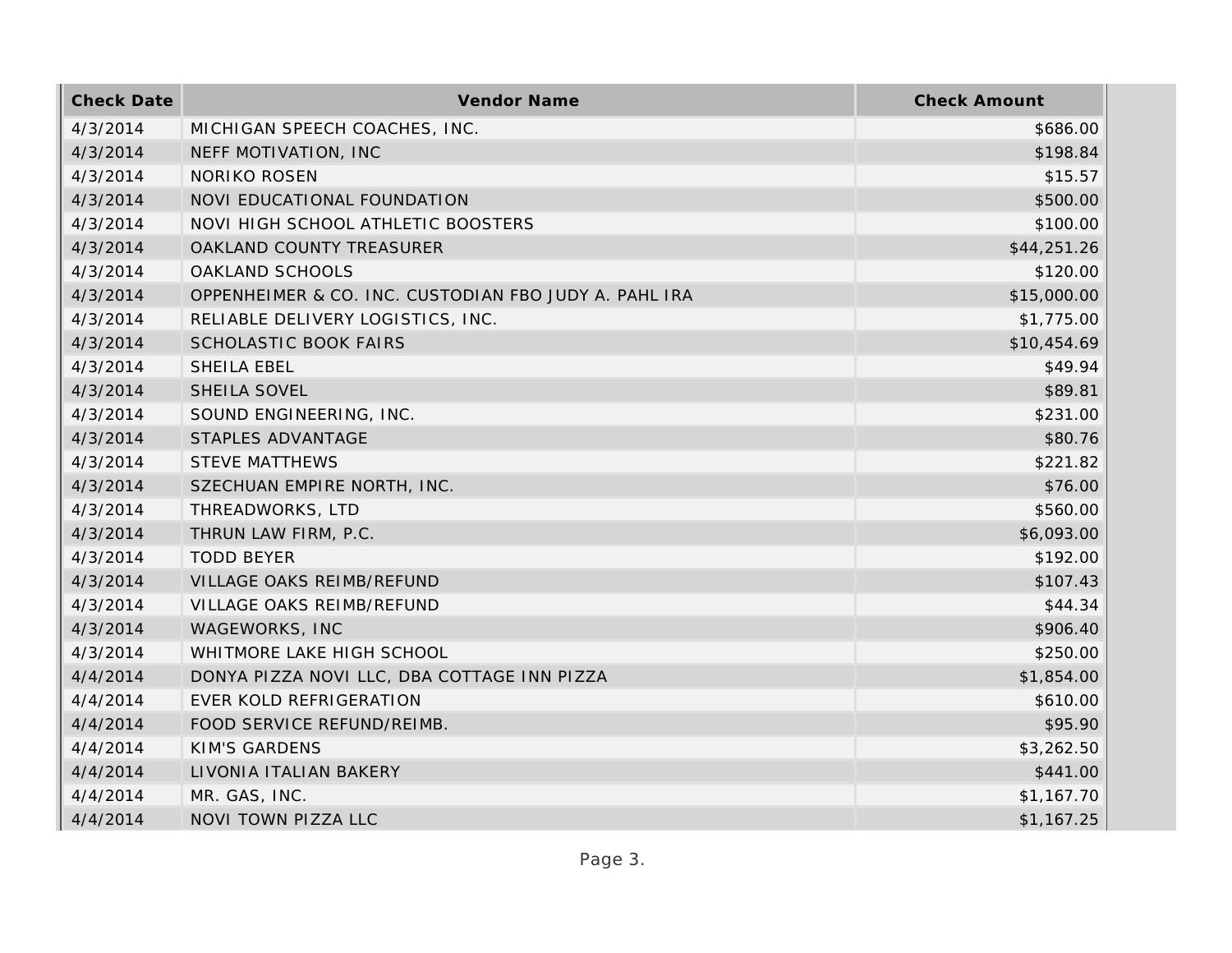| <b>Check Date</b> | Vendor Name                                                    | <b>Check Amount</b> |
|-------------------|----------------------------------------------------------------|---------------------|
| 4/4/2014          | OAKLAND COUNTY HEALTH DIVISION DEPT OF HEALTH & HUMAN SERVICES | \$3,556.00          |
| 4/4/2014          | PATRICIA HARRIS                                                | \$190.21            |
| 4/4/2014          | PIZZA HUT/REDBERRY RESTO BRANDS INTL INC.                      | \$762.50            |
| 4/10/2014         | AARON D. COX                                                   | \$318.79            |
| 4/10/2014         | AXA EQUITABLE EQUI-VEST                                        | \$111.08            |
| 4/10/2014         | CHAPTER 13 TRUSTEE DAVID WM. RUSKIN                            | \$770.09            |
| 4/10/2014         | INTERNATIONAL UNION OPERATING ENGINEERS, LOCAL 324             | \$116.20            |
| 4/10/2014         | <b>MEFSA</b>                                                   | \$126.20            |
| 4/10/2014         | MISDU MICHIGAN STATE DISBURSEMENT                              | \$2,022.14          |
| 4/10/2014         | PHEAA PENNSYLVANIA HIGHER EDUCATION ASSISTANCE AGENCY          | \$164.76            |
| 4/10/2014         | UNITED WAY                                                     | \$75.00             |
| 4/16/2014         | A PARTS WAREHOUSE                                              | \$880.00            |
| 4/16/2014         | ABC CAB/AIRTRANS                                               | \$988.00            |
| 4/16/2014         | ACE TRANSPORTATION INC.                                        | \$3,348.00          |
| 4/16/2014         | ALLEGRA PLYMOUTH                                               | \$1,176.20          |
| 4/16/2014         | <b>ANITA SAURER</b>                                            | \$79.32             |
| 4/16/2014         | ANNETTE MARIE VANDERMEY                                        | \$43.41             |
| 4/16/2014         | ARIELLE NICOLE BEAR BLOOM                                      | \$836.36            |
| 4/16/2014         | <b>ASHLEY KARINEN</b>                                          | \$164.60            |
| 4/16/2014         | AT&T                                                           | \$1,740.97          |
| 4/16/2014         | AT&T                                                           | \$62.74             |
| 4/16/2014         | <b>AT&amp;T LONG DISTANCE</b>                                  | \$363.12            |
| 4/16/2014         | BEAVER RESEARCH COMPANY                                        | \$1,003.29          |
| 4/16/2014         | BELLE TIRE DISTRIBUTORS                                        | \$1,705.72          |
| 4/16/2014         | CALVIN TERRELL CALVIN TERRELL DBA SOCIAL CENTRIC               | \$4,000.00          |
| 4/16/2014         | <b>CARRIE MCDONALD</b>                                         | \$37.49             |
| 4/16/2014         | CHRISTINE M. DIATIKAR                                          | \$120.31            |
| 4/16/2014         | CINTAS CORPORATION #31                                         | \$174.42            |
| 4/16/2014         | CITY OF NOVI WATER & SEWER DEPARTMENT                          | \$0.00              |
| 4/16/2014         | CITY OF NOVI WATER & SEWER DEPARTMENT                          | \$9,889.97          |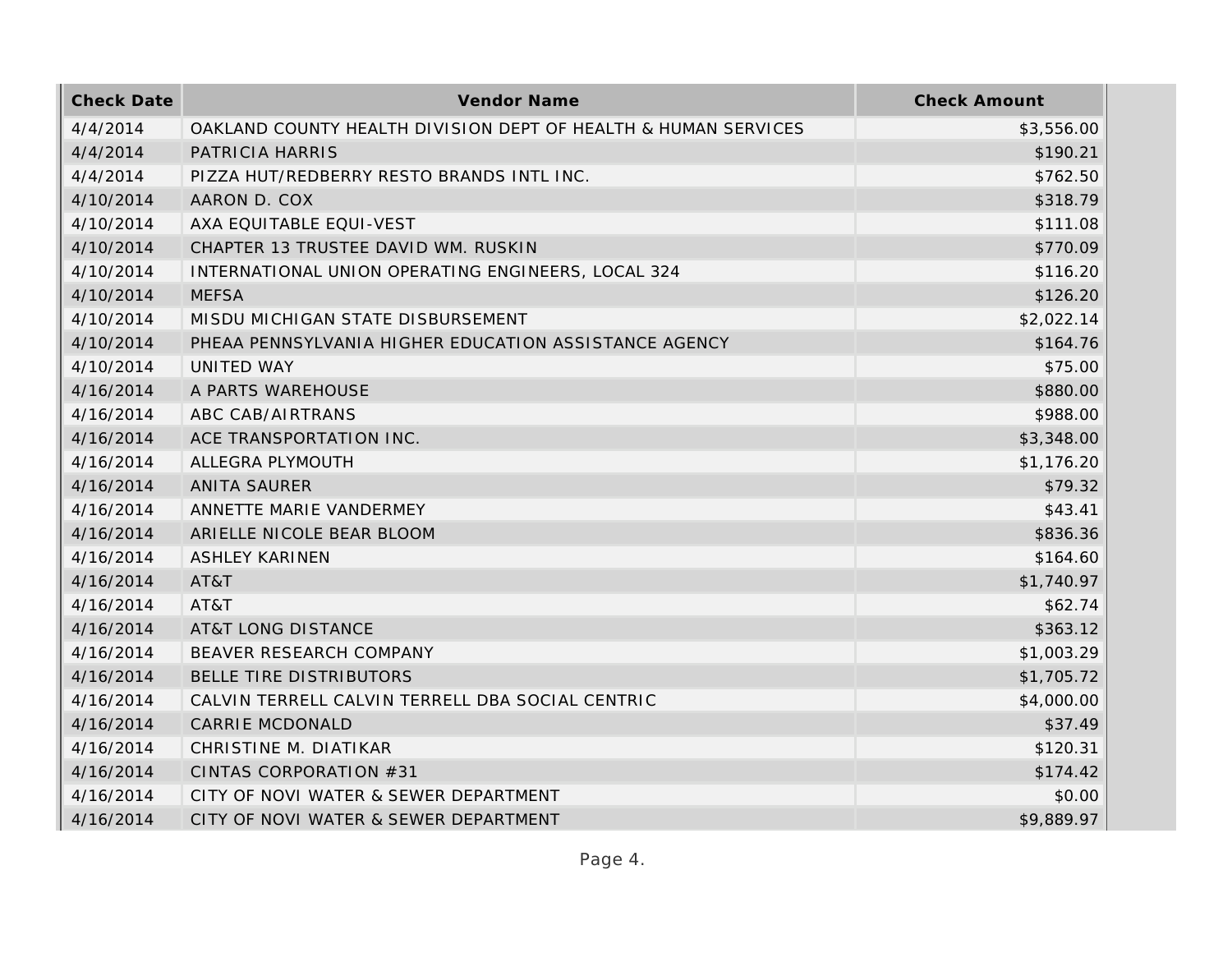| <b>Check Date</b> | Vendor Name                                                           | <b>Check Amount</b> |
|-------------------|-----------------------------------------------------------------------|---------------------|
| 4/16/2014         | COLLEGE FOR CREATIVE STUDIES                                          | \$175.00            |
| 4/16/2014         | COMPASS GROUP USA, INC. CHARTWELLS DINING SERVICES                    | \$0.00              |
| 4/16/2014         | COMPASS GROUP USA, INC. CHARTWELLS DINING SERVICES                    | \$109,788.25        |
| 4/16/2014         | <b>CUMMINS BRIDGEWAY LLC</b>                                          | \$194.32            |
| 4/16/2014         | DANCE MARATHON, INC.                                                  | \$200.00            |
| 4/16/2014         | DANIELLE BIRDYSHAW                                                    | \$258.72            |
| 4/16/2014         | <b>DENNIS BETTS</b>                                                   | \$60.00             |
| 4/16/2014         | <b>DIANA STOTLER</b>                                                  | \$42.10             |
| 4/16/2014         | <b>DONN SHARP</b>                                                     | \$79.00             |
| 4/16/2014         | DTE ENERGY                                                            | \$12,537.73         |
| 4/16/2014         | ENVIRO-CLEAN SERVICES, INC.                                           | \$124,964.84        |
| 4/16/2014         | <b>ESC PROMOTIONS</b>                                                 | \$592.00            |
| 4/16/2014         | FEDEX ACCT ***378 or ACCT ***353                                      | \$156.48            |
| 4/16/2014         | FOLLETT SOFTWARE COMPANY                                              | \$77.11             |
| 4/16/2014         | <b>GREGORY L. LOUGHRIGE</b>                                           | \$120.80            |
| 4/16/2014         | HERFF JONES, INC.                                                     | \$1,291.42          |
| 4/16/2014         | HIGH SCHOOL REIMBURSEMENTS/REFUNDS                                    | \$250.00            |
| 4/16/2014         | HIGH SCHOOL REIMBURSEMENTS/REFUNDS                                    | \$250.00            |
| 4/16/2014         | HOEKSTRA TRANSPORTATION, INC.                                         | \$104.86            |
| 4/16/2014         | HR STAFFING TEAM LLC dba ENTECH STAFFING SOL./ENTECH MEDICAL STAFFING | \$3,740.00          |
| 4/16/2014         | HUMANEX VENTURES LLC                                                  | \$44,767.39         |
| 4/16/2014         | JACKSON TRUCK SERVICE INC.                                            | \$159.80            |
| 4/16/2014         | <b>JEANNE DIAL</b>                                                    | \$417.72            |
| 4/16/2014         | JEFFERY DAVIS                                                         | \$110.00            |
| 4/16/2014         | JEFFREY MASTRACCI                                                     | \$110.00            |
| 4/16/2014         | <b>JODY PAYNE</b>                                                     | \$28.58             |
| 4/16/2014         | JOHN MCCRACKEN PIANO SERVICE                                          | \$420.00            |
| 4/16/2014         | JOHN PETER SATKO                                                      | \$110.00            |
| 4/16/2014         | JUDITH A. COUCOUVANIS                                                 | \$350.00            |
| 4/16/2014         | <b>KAREN BROSTMAN</b>                                                 | \$74.31             |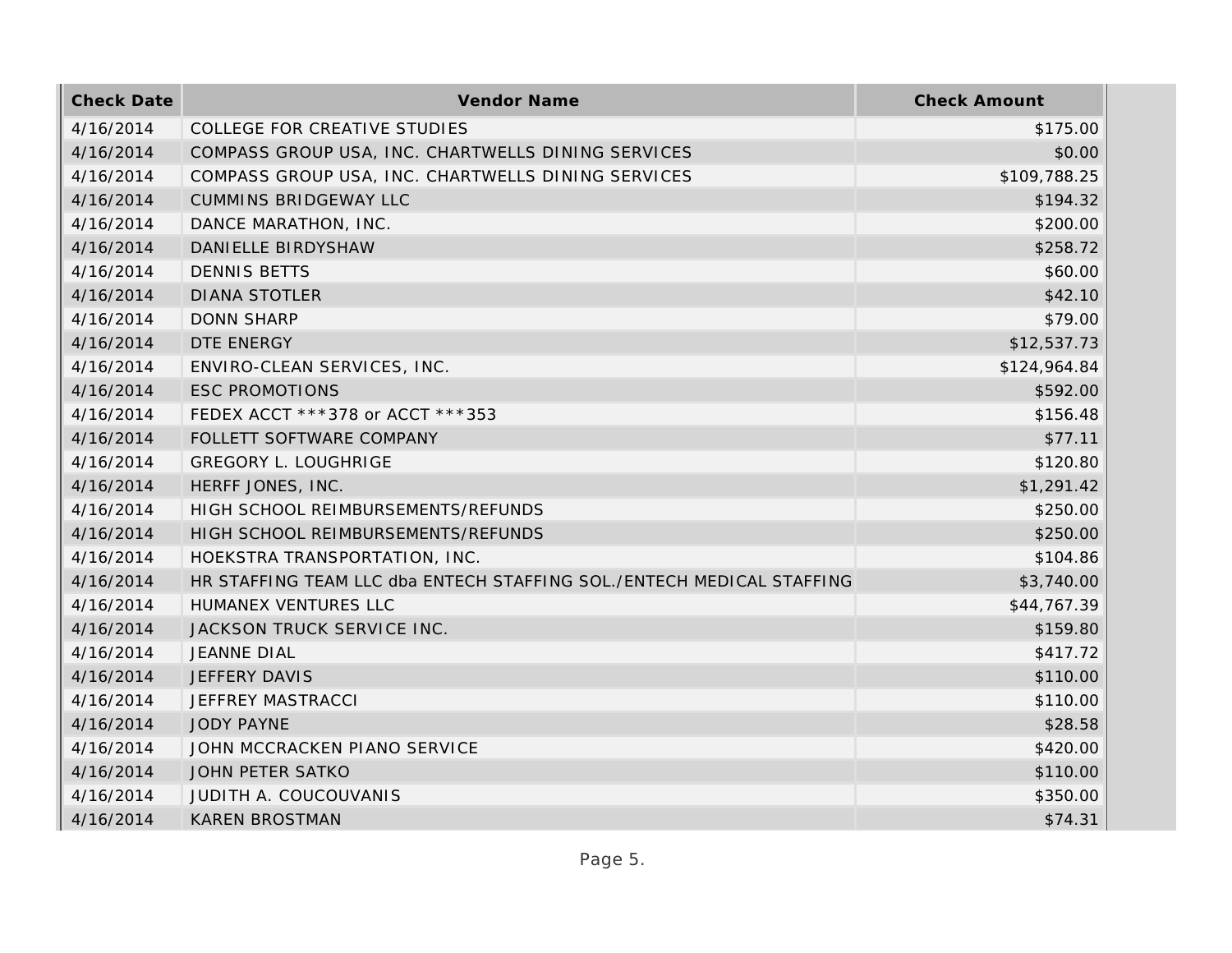| <b>Check Date</b> | Vendor Name                                                     | <b>Check Amount</b> |
|-------------------|-----------------------------------------------------------------|---------------------|
| 4/16/2014         | KEFORD NOVI TOWING INC.                                         | \$190.00            |
| 4/16/2014         | <b>KEIKO OTAKA</b>                                              | \$45.00             |
| 4/16/2014         | KNIGHT'S AUTO SUPPLY, INC.                                      | \$74.82             |
| 4/16/2014         | LANDMARK TOURS & TRAVEL, INC.                                   | \$10,862.00         |
| 4/16/2014         | LAURA MARDIGIAN                                                 | \$47.75             |
| 4/16/2014         | <b>LAURIE JONES</b>                                             | \$45.96             |
| 4/16/2014         | LAWSON PRODUCTS INC.                                            | \$292.36            |
| 4/16/2014         | <b>LINDSEY WESTRA</b>                                           | \$57.91             |
| 4/16/2014         | MAKE-A-WISH FOUNDATION                                          | \$200.00            |
| 4/16/2014         | MARY P. DYKSTRA                                                 | \$1,631.10          |
| 4/16/2014         | <b>MELISSA CARRUTH</b>                                          | \$68.43             |
| 4/16/2014         | MERRILL LYNCH FOR THE BENEFIT OF MARIE PIPER ATTN: JOHN BOUKAMP | \$15,000.00         |
| 4/16/2014         | MICHIGAN VOLLEYBALL CAMP                                        | \$200.00            |
| 4/16/2014         | MID-AMERICAN POMPON, INC.                                       | \$866.20            |
| 4/16/2014         | PITNEY BOWES PURCHASE POWER                                     | \$3,000.00          |
| 4/16/2014         | PROVIDENCE OCCUPATIONAL HEALTH PARTNERS                         | \$25.00             |
| 4/16/2014         | RICOH USA, INC.                                                 | \$16,037.26         |
| 4/16/2014         | ROBERT J. STEEH                                                 | \$454.20            |
| 4/16/2014         | ROYAL TRUCK & TRAILER SALES & SERVICE INC.                      | \$52.75             |
| 4/16/2014         | SAFEWAY SHREDDING LLC                                           | \$120.00            |
| 4/16/2014         | <b>SALLY CHANDLER</b>                                           | \$104.92            |
| 4/16/2014         | <b>SCANTRON CORPORATION</b>                                     | \$617.89            |
| 4/16/2014         | SECREST, WARDLE, LYNCH, HAMPTON, TRUEX & MORLEY, PC             | \$236.71            |
| 4/16/2014         | SENIOR ALL NIGHT PARTY                                          | \$70.00             |
| 4/16/2014         | <b>TERRY HASLAM</b>                                             | \$170.00            |
| 4/16/2014         | THREADWORKS, LTD                                                | \$396.00            |
| 4/16/2014         | <b>TOMOKO TAKASHIMA</b>                                         | \$45.00             |
| 4/16/2014         | UNITY SCHOOL BUS PARTS                                          | \$48.01             |
| 4/16/2014         | WW WILLIAMS MIDWEST INC. DBA WW WILLIAMS                        | \$1,215.68          |
| 4/17/2014         | BROADCAST MUSIC INC. BMI                                        | \$325.00            |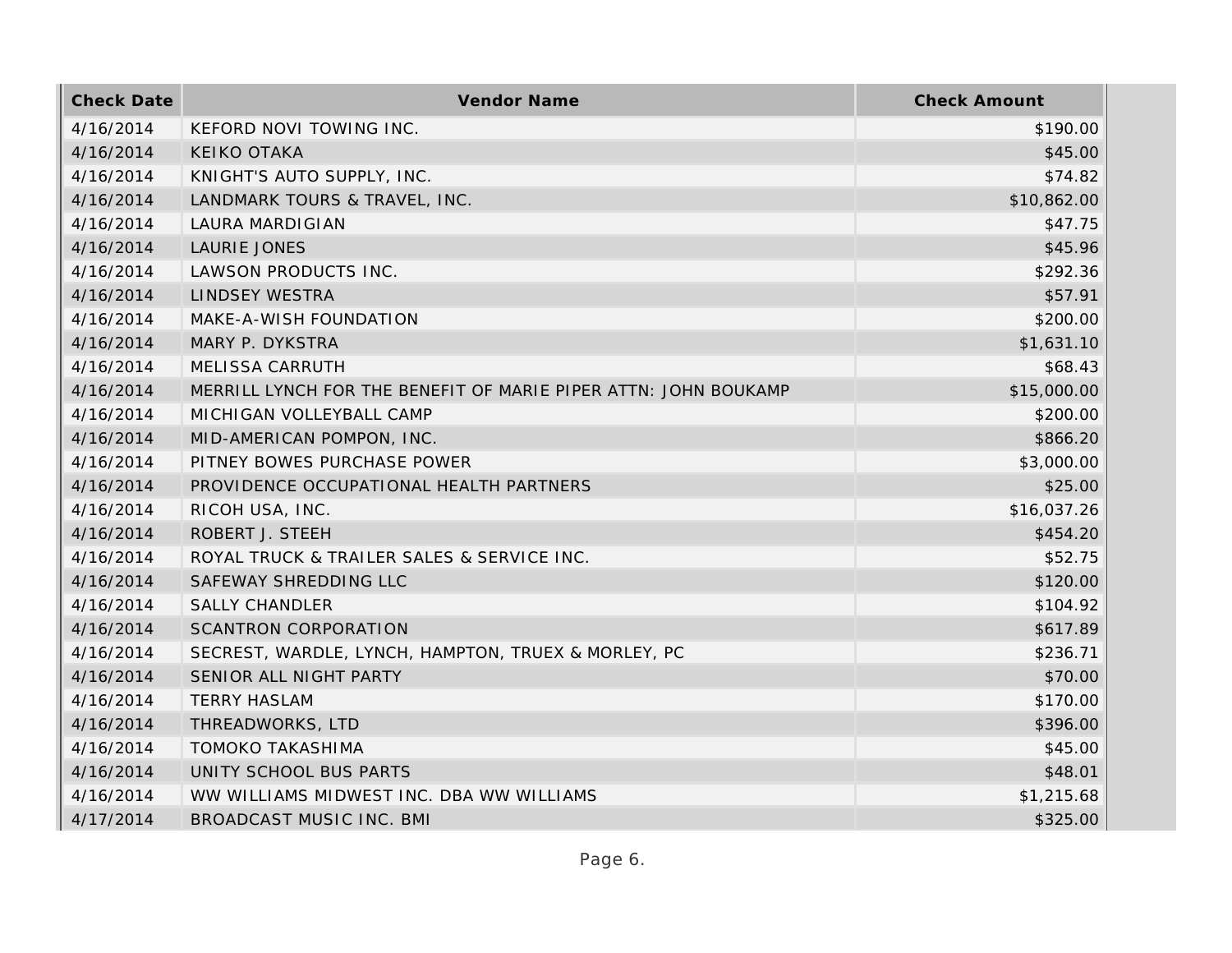| <b>Check Date</b> | Vendor Name                                 | <b>Check Amount</b> |
|-------------------|---------------------------------------------|---------------------|
| 4/17/2014         | CARE/PRESCHOOL REFUND                       | \$110.00            |
| 4/17/2014         | <b>CARY GRIMM</b>                           | \$660.00            |
| 4/21/2014         | <b>CARY GRIMM</b>                           | (\$660.00)          |
| 4/17/2014         | <b>DARBY HOPPENSTEDT</b>                    | \$44.80             |
| 4/17/2014         | <b>DEBORAH GARTNER</b>                      | \$22.96             |
| 4/17/2014         | <b>DECA IMAGES</b>                          | \$414.00            |
| 4/17/2014         | DIRECT ENERGY BUSINESS, INC.                | \$0.00              |
| 4/17/2014         | DIRECT ENERGY BUSINESS, INC.                | \$62,121.43         |
| 4/17/2014         | DISTRICT REIMBURSEMENTS/REFUNDS             | \$38.32             |
| 4/17/2014         | DONALD J. MASON                             | \$987.50            |
| 4/17/2014         | FORESIGHT GROUP, INC.                       | \$11,713.50         |
| 4/17/2014         | HIGH SCHOOL REIMBURSEMENTS/REFUNDS          | \$76.00             |
| 4/17/2014         | <b>JESSIE DONALD READ</b>                   | \$110.00            |
| 4/17/2014         | <b>JILL CARROLL</b>                         | \$31.78             |
| 4/17/2014         | JILL W. OSTRAFF                             | \$118.13            |
| 4/17/2014         | <b>JUNE MCCARTHY</b>                        | \$940.00            |
| 4/17/2014         | KATHLEEN M. MUTCH                           | \$25.00             |
| 4/17/2014         | LISA CIOLLI                                 | \$173.25            |
| 4/17/2014         | LYON OAKS GOLF CLUB                         | \$200.00            |
| 4/17/2014         | MARIE KENNEDY                               | \$1,960.88          |
| 4/17/2014         | NORTHVILLE HIGH SCHOOL                      | \$170.00            |
| 4/17/2014         | SE REIMBURSEMENT/REFUND                     | \$153.44            |
| 4/17/2014         | SE REIMBURSEMENT/REFUND                     | \$78.52             |
| 4/17/2014         | SHORELINE SPORT MEDICAL SUPPLY INC.         | \$1,012.46          |
| 4/17/2014         | US FOODS, INC.                              | \$398.17            |
| 4/17/2014         | A & R REPAIRS BAKER'S KNEAD INC             | \$164.00            |
| 4/17/2014         | DONYA PIZZA NOVI LLC, DBA COTTAGE INN PIZZA | \$1,200.00          |
| 4/17/2014         | <b>EVELYN HERMAN</b>                        | \$200.00            |
| 4/17/2014         | EVER KOLD REFRIGERATION                     | \$864.00            |
| 4/17/2014         | LB OFFICE PRODUCTS                          | \$86.35             |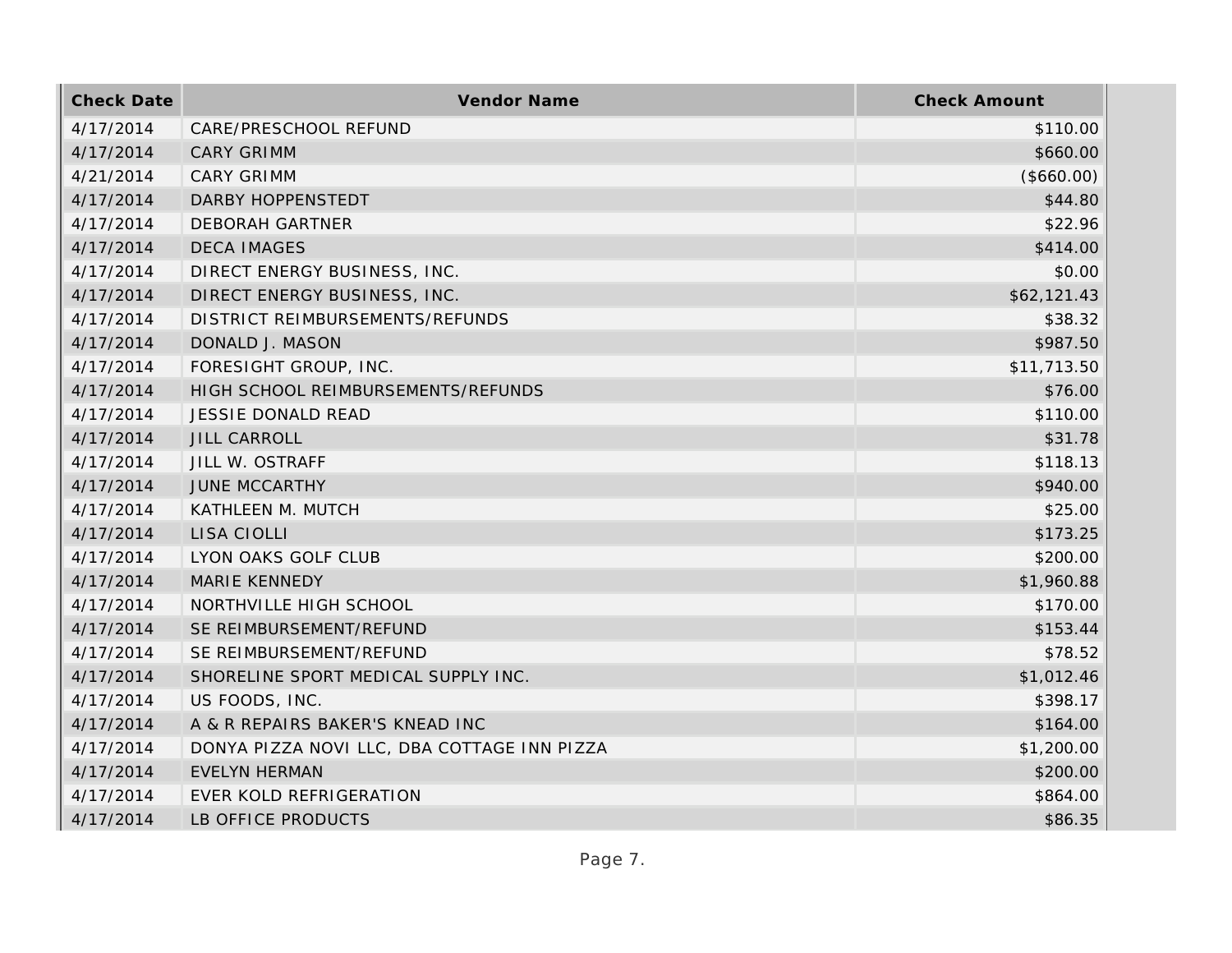| <b>Check Date</b> | Vendor Name                               | <b>Check Amount</b> |
|-------------------|-------------------------------------------|---------------------|
| 4/17/2014         | LIVONIA ITALIAN BAKERY                    | \$272.25            |
| 4/17/2014         | <b>NOVI TOWN PIZZA LLC</b>                | \$1,196.00          |
| 4/17/2014         | PIZZA HUT/REDBERRY RESTO BRANDS INTL INC. | \$350.00            |
| 4/24/2014         | A PARTS WAREHOUSE                         | \$244.38            |
| 4/24/2014         | A. MARK SUTTON                            | \$45.00             |
| 4/24/2014         | ABLE TESTING CO. ROBERT HARVEY            | \$90.00             |
| 4/24/2014         | ADN ADMINISTRATORS, INC.                  | \$3,784.30          |
| 4/24/2014         | ADRENALINE FUNDRAISING                    | \$5,232.00          |
| 4/24/2014         | ALL AMERICAN EMBROIDERY                   | \$403.00            |
| 4/24/2014         | ALLEGRA PLYMOUTH                          | \$239.65            |
| 4/24/2014         | <b>ANDREW COMB</b>                        | \$415.72            |
| 4/24/2014         | <b>ANDREW SPRUNG</b>                      | \$175.00            |
| 4/24/2014         | ATHLETIC REIMBURSEMENTS/REFUNDS           | \$175.00            |
| 4/24/2014         | ATHLETIC REIMBURSEMENTS/REFUNDS           | \$175.00            |
| 4/24/2014         | ATHLETIC REIMBURSEMENTS/REFUNDS           | \$175.00            |
| 4/24/2014         | ATHLETIC REIMBURSEMENTS/REFUNDS           | \$12.99             |
| 4/24/2014         | ATHLETIC REIMBURSEMENTS/REFUNDS           | \$175.00            |
| 4/24/2014         | ATHLETIC REIMBURSEMENTS/REFUNDS           | \$175.00            |
| 4/24/2014         | ATHLETIC REIMBURSEMENTS/REFUNDS           | \$479.96            |
| 4/24/2014         | ATHLETIC REIMBURSEMENTS/REFUNDS           | \$35.00             |
| 4/24/2014         | ATHLETIC REIMBURSEMENTS/REFUNDS           | \$175.00            |
| 4/24/2014         | ATHLETIC REIMBURSEMENTS/REFUNDS           | \$175.00            |
| 4/24/2014         | ATHLETIC REIMBURSEMENTS/REFUNDS           | \$175.00            |
| 4/24/2014         | ATHLETIC REIMBURSEMENTS/REFUNDS           | \$175.00            |
| 4/24/2014         | ATHLETIC REIMBURSEMENTS/REFUNDS           | \$175.00            |
| 4/24/2014         | ATHLETIC REIMBURSEMENTS/REFUNDS           | \$175.00            |
| 4/24/2014         | ATHLETIC REIMBURSEMENTS/REFUNDS           | \$175.00            |
| 4/24/2014         | ATHLETIC REIMBURSEMENTS/REFUNDS           | \$175.00            |
| 4/24/2014         | <b>BRAD MILLER</b>                        | \$80.00             |
| 4/24/2014         | <b>BRIAN EFFINGER</b>                     | \$110.00            |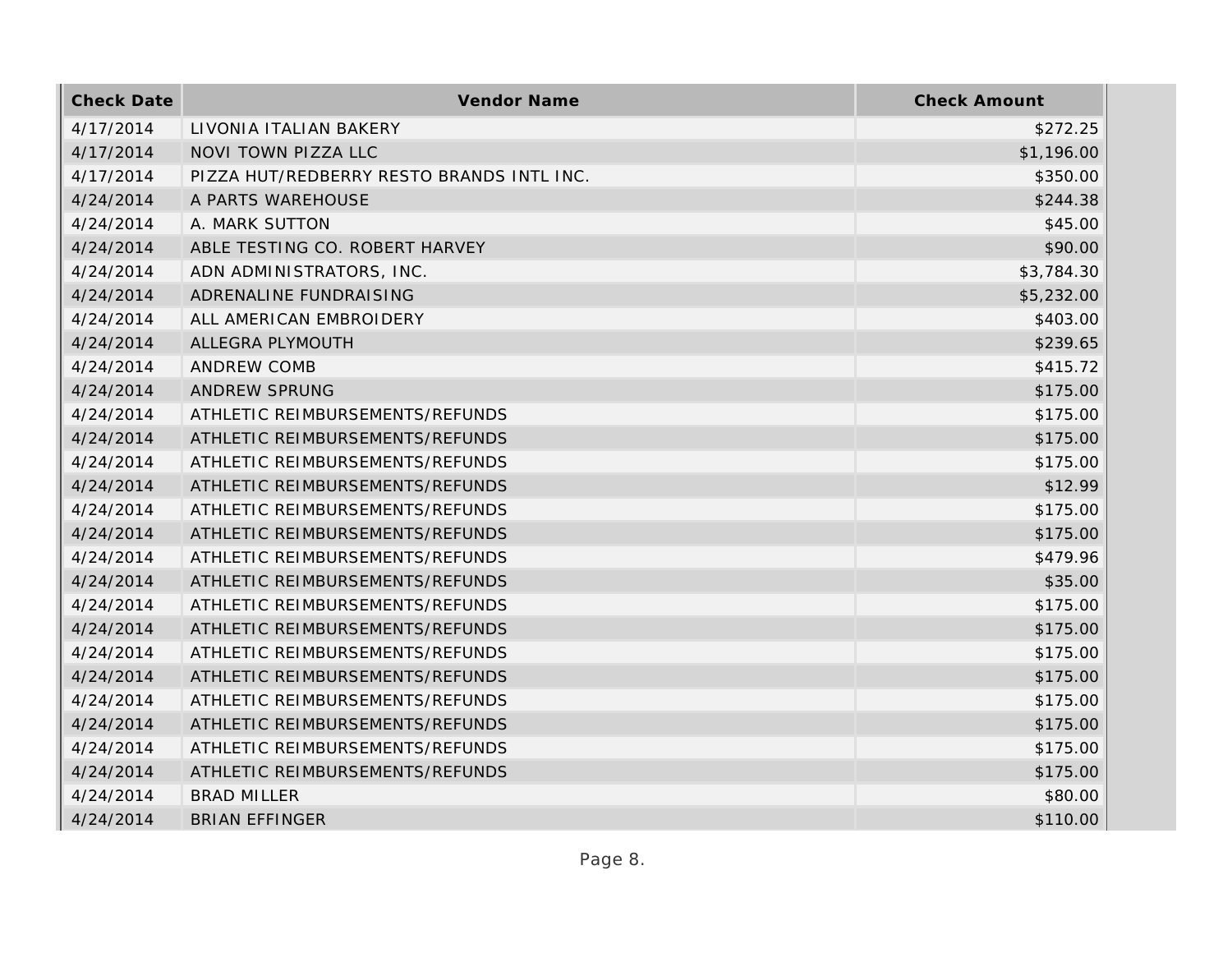| <b>Check Date</b> | Vendor Name                                                     | <b>Check Amount</b> |
|-------------------|-----------------------------------------------------------------|---------------------|
| 4/24/2014         | <b>BRIAN O'LEARY</b>                                            | \$25.00             |
| 4/24/2014         | <b>BRIDGET ZAHRADNIK</b>                                        | \$329.43            |
| 4/24/2014         | BUILDING BRIDGES THERAPY CENTER                                 | \$2,100.00          |
| 4/24/2014         | CARE/PRESCHOOL REFUND                                           | \$110.00            |
| 4/24/2014         | <b>CAROL CHAPUT</b>                                             | \$46.63             |
| 4/24/2014         | <b>CARRIE MCDONALD</b>                                          | \$275.55            |
| 4/24/2014         | CINTAS CORPORATION #31                                          | \$174.42            |
| 4/24/2014         | <b>COLLEEN WANDEL</b>                                           | \$197.57            |
| 4/24/2014         | CRANBROOK EDUCATIONAL COMMUNITY                                 | \$600.00            |
| 4/24/2014         | <b>CUMMINS BRIDGEWAY LLC</b>                                    | \$257.07            |
| 4/24/2014         | DAVID M. KNIAZ                                                  | \$95.00             |
| 4/24/2014         | <b>DEBORAH THOMAS</b>                                           | \$193.85            |
| 4/24/2014         | <b>DENNIS HANNON</b>                                            | \$110.00            |
| 4/24/2014         | DISTRICT REIMBURSEMENTS/REFUNDS                                 | \$27.16             |
| 4/24/2014         | DIVE CINCINNATI, INC. DBA SPRINGBOARDS AND MORE                 | \$471.05            |
| 4/24/2014         | DONALD FREDERICK MELCHING                                       | \$110.00            |
| 4/24/2014         | <b>EDWARD FEASTER</b>                                           | \$60.00             |
| 4/24/2014         | ELIZABETH SZKRYBALO                                             | \$100.00            |
| 4/24/2014         | ENVIRO-CLEAN SERVICES, INC.                                     | \$135,213.04        |
| 4/24/2014         | EXELON CORPORATION CONSTELLATION NEW ENERGY - GAS DIVISION, LLC | \$0.00              |
| 4/24/2014         | EXELON CORPORATION CONSTELLATION NEW ENERGY - GAS DIVISION, LLC | \$87,546.27         |
| 4/24/2014         | EZSTREAM.COM SCHOLASTIC TOOLS LLC                               | \$50.00             |
| 4/24/2014         | FEDEX ACCT ***378 or ACCT ***353                                | \$256.94            |
| 4/24/2014         | FRANKLIN COVEY CLIENT SALES, INC.                               | \$2,498.06          |
| 4/24/2014         | <b>GREGORY L. LOUGHRIGE</b>                                     | \$544.84            |
| 4/24/2014         | HARLAND TECHNOLOGY SERVICES                                     | \$968.00            |
| 4/24/2014         | <b>HEATHER MCKAIG</b>                                           | \$2,116.61          |
| 4/24/2014         | HOEKSTRA TRANSPORTATION, INC.                                   | \$393.61            |
| 4/24/2014         | HOLLAND BUS COMPANY                                             | \$1,652.62          |
| 4/24/2014         | <b>HUGH GULLEDGE</b>                                            | \$395.00            |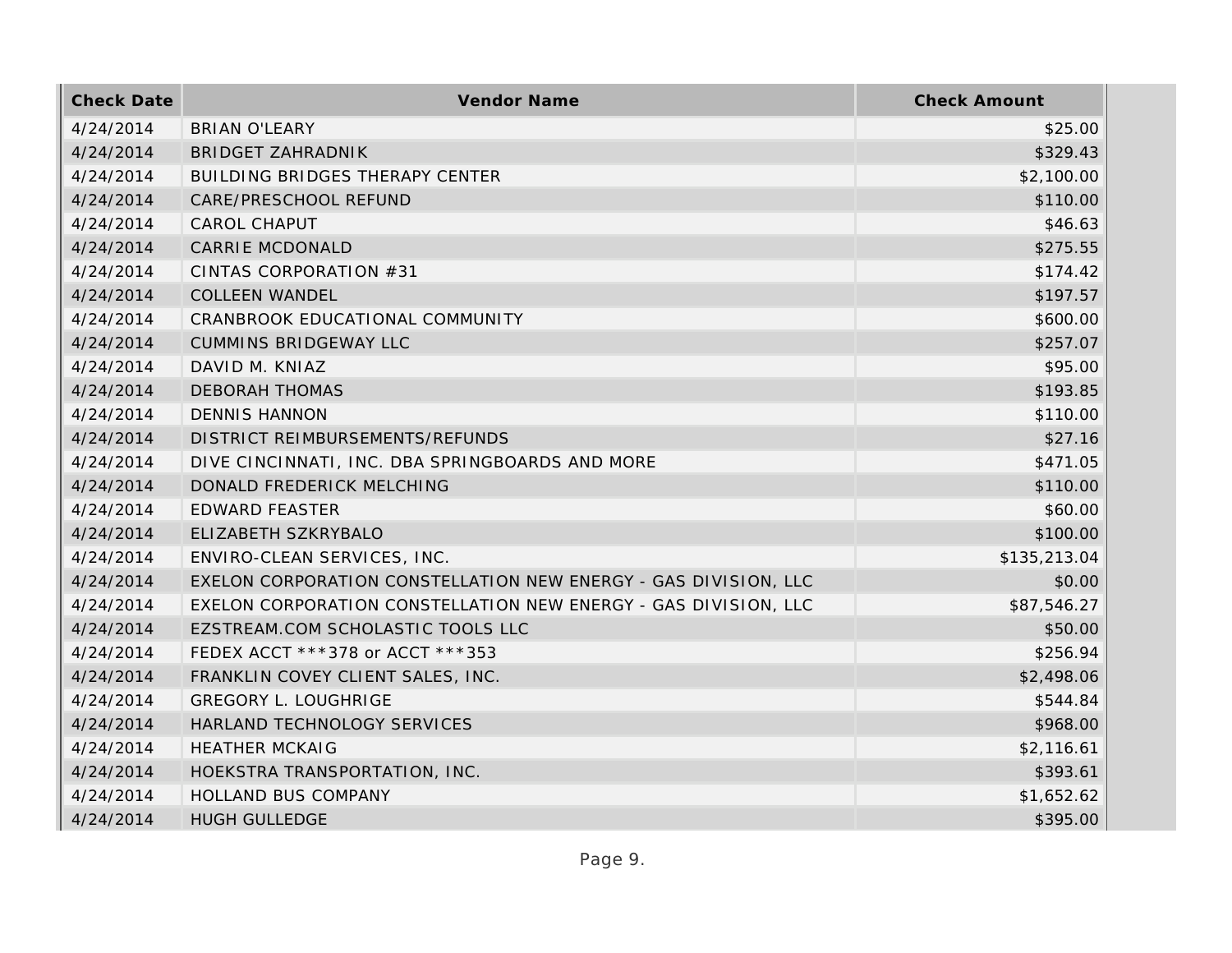| <b>Check Date</b> | Vendor Name                                             | <b>Check Amount</b> |
|-------------------|---------------------------------------------------------|---------------------|
| 4/24/2014         | INTERNATIONAL TENNIS CORPORATION FRANKLIN ATHLETIC CLUB | \$209.38            |
| 4/24/2014         | JACKSON TRUCK SERVICE INC.                              | \$159.80            |
| 4/24/2014         | JAMES R. LEWIS                                          | \$2,500.00          |
| 4/24/2014         | <b>JAN BACIAK</b>                                       | \$75.00             |
| 4/24/2014         | JEFFREY RIEDEL                                          | \$45.00             |
| 4/24/2014         | <b>JIM HANSON</b>                                       | \$145.00            |
| 4/24/2014         | <b>JOEL SMITH</b>                                       | \$100.00            |
| 4/24/2014         | JOHN MCCRACKEN PIANO SERVICE                            | \$305.00            |
| 4/24/2014         | <b>JULIA SAELI</b>                                      | \$187.19            |
| 4/24/2014         | JULIE ANN COOK ENDURANCE YOGA LLC                       | \$1,800.00          |
| 4/24/2014         | KAREN DUTHIE                                            | \$59.50             |
| 4/24/2014         | <b>KERRY KOWALCZYK</b>                                  | \$357.71            |
| 4/24/2014         | <b>KEVIN GARNETT</b>                                    | \$110.00            |
| 4/24/2014         | <b>KIM HAGAN</b>                                        | \$110.00            |
| 4/24/2014         | KIM T. CLARK                                            | \$647.62            |
| 4/24/2014         | <b>KIM WESNER</b>                                       | \$315.43            |
| 4/24/2014         | <b>KRISTEN GREBINSKI</b>                                | \$405.00            |
| 4/24/2014         | <b>KRISTEN HURD</b>                                     | \$69.74             |
| 4/24/2014         | LAKELAND HIGH SCHOOL                                    | \$190.00            |
| 4/24/2014         | LATHWELL'S GOLF SHOP, LLC                               | \$714.00            |
| 4/24/2014         | LB OFFICE PRODUCTS                                      | \$98.80             |
| 4/24/2014         | LINDSAY BROOKHOUSE                                      | \$37.90             |
| 4/24/2014         | LISA FENCHEL                                            | \$101.58            |
| 4/24/2014         | <b>LYNN SERENSON</b>                                    | \$410.75            |
| 4/24/2014         | <b>MADELINE MILLS</b>                                   | \$53.31             |
| 4/24/2014         | MARK ANDREW VELLUCCI                                    | \$285.88            |
| 4/24/2014         | MARSHALL MUSIC                                          | \$0.00              |
| 4/24/2014         | MARSHALL MUSIC                                          | \$0.00              |
| 4/24/2014         | MARSHALL MUSIC                                          | \$1,380.90          |
| 4/24/2014         | MATHESON TRI-GAS, INC.                                  | \$176.71            |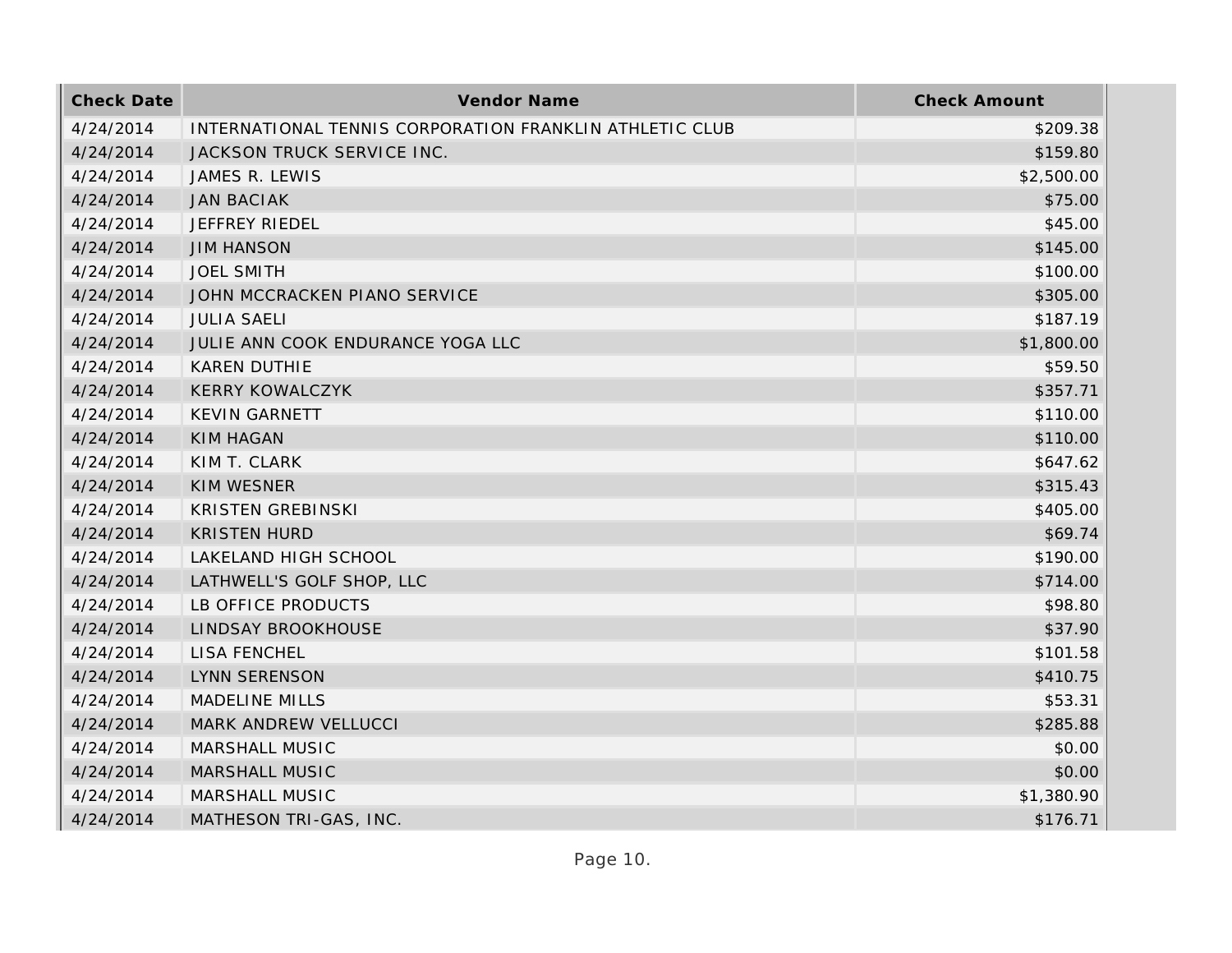| <b>Check Date</b> | Vendor Name                                      | <b>Check Amount</b> |
|-------------------|--------------------------------------------------|---------------------|
| 4/24/2014         | <b>MATTHEW BURRY</b>                             | \$72.93             |
| 4/24/2014         | <b>MEGAN GASIDLO</b>                             | \$87.93             |
| 4/24/2014         | MESSA MICHIGAN EDUCATION SPECIAL SERVICES ASSOC. | \$512,788.02        |
| 4/24/2014         | <b>MICHIGAN CAT</b>                              | \$2,011.27          |
| 4/24/2014         | <b>MICHIGAN DECA</b>                             | \$160.00            |
| 4/24/2014         | MICHIGAN TOURNAMENT FLEET                        | \$143.00            |
| 4/24/2014         | NETECH CORP.                                     | \$400.00            |
| 4/24/2014         | NOVI MEADOWS REIMBURSEMENTS/REFUNDS              | \$10.00             |
| 4/24/2014         | OAKLAND BASKETBALL LLC GREG KAMPE                | \$495.00            |
| 4/24/2014         | OAKLAND COUNTY SCHOOL BOARD ASSOC. (O.C.S.B.A.)  | \$120.00            |
| 4/24/2014         | PAULA ELLEN JOYNER-CLINARD                       | \$100.00            |
| 4/24/2014         | PEDIATRIC HEALTH CONSULTANTS, INC.               | \$22,240.22         |
| 4/24/2014         | PETER CORSO                                      | \$75.00             |
| 4/24/2014         | RICHARD SCHMIDT                                  | \$110.00            |
| 4/24/2014         | ROBOTICS REIMBURSEMENT                           | \$42.40             |
| 4/24/2014         | ROBOTICS REIMBURSEMENT                           | \$719.02            |
| 4/24/2014         | ROBOTICS REIMBURSEMENT                           | \$27.29             |
| 4/24/2014         | ROBOTICS REIMBURSEMENT                           | \$215.18            |
| 4/24/2014         | ROBOTICS REIMBURSEMENT                           | \$135.82            |
| 4/24/2014         | ROBOTICS REIMBURSEMENT                           | \$1,643.03          |
| 4/24/2014         | ROBOTICS REIMBURSEMENT                           | \$407.94            |
| 4/24/2014         | ROBOTICS REIMBURSEMENT                           | \$238.37            |
| 4/24/2014         | ROBOTICS REIMBURSEMENT                           | \$50.01             |
| 4/24/2014         | ROBOTICS REIMBURSEMENT                           | \$241.96            |
| 4/24/2014         | ROBOTICS REIMBURSEMENT                           | \$38.95             |
| 4/24/2014         | SAFEWAY SHREDDING LLC                            | \$120.00            |
| 4/24/2014         | <b>SCHOLASTIC BOOK FAIRS</b>                     | \$5,938.32          |
| 4/24/2014         | <b>SCHOLASTIC INC</b>                            | \$77.00             |
| 4/24/2014         | SE REIMBURSEMENT/REFUND                          | \$152.77            |
| 4/24/2014         | SET INC.                                         | \$488.70            |